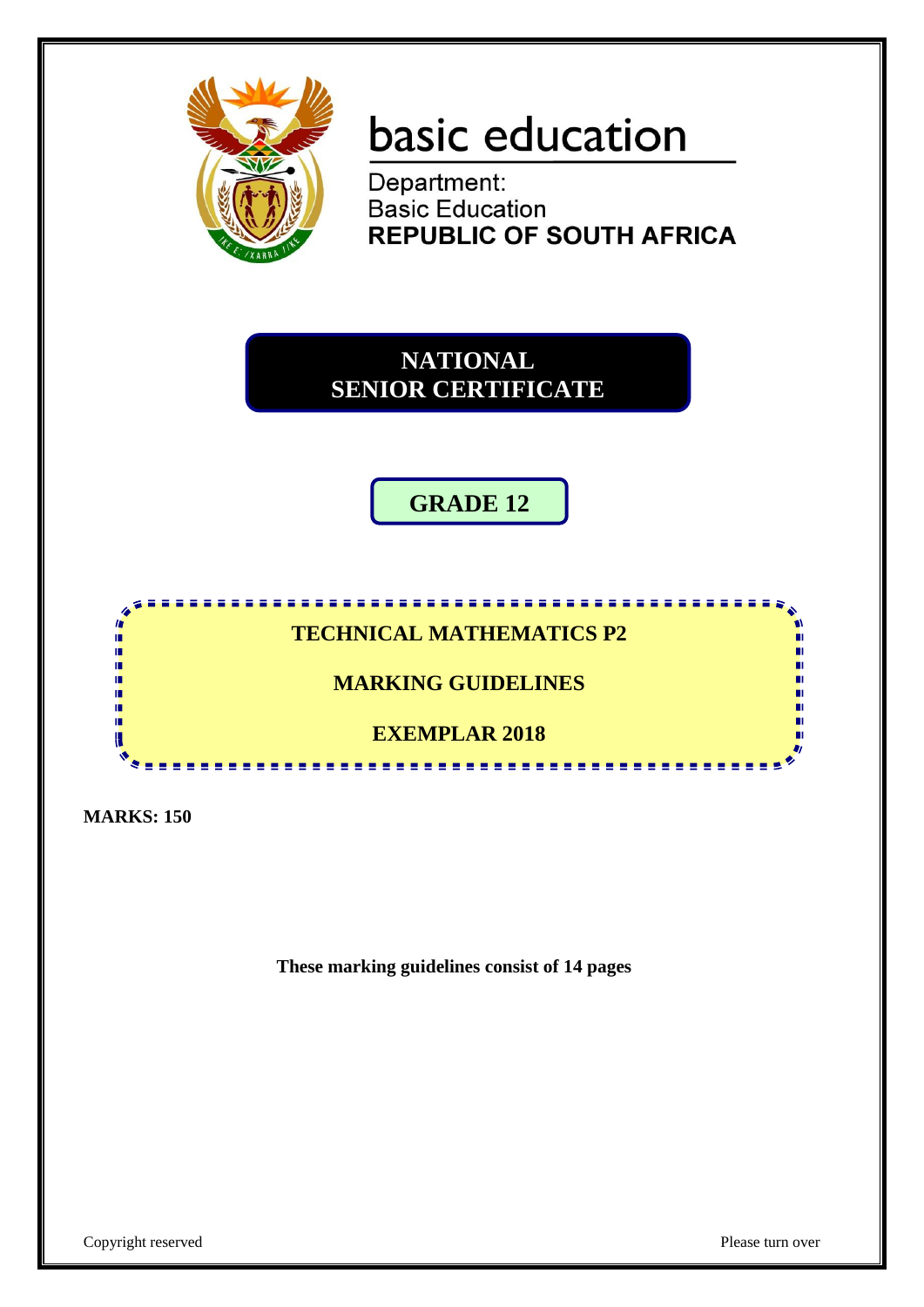| 1.1<br>1.2 | AD = $\sqrt{(x_2 - x_1)^2 + (y_2 - y_1)^2}$<br>$=\sqrt{(5-1)^2+(-2-4)^2}$<br>$=\sqrt{52}$<br>$= 2\sqrt{13}$         | $\checkmark$ Substitution in correct<br>formula<br>$\checkmark$ Simplification<br>$\sqrt{2\sqrt{13}}$ simplified surd<br>(3) |
|------------|---------------------------------------------------------------------------------------------------------------------|------------------------------------------------------------------------------------------------------------------------------|
|            | M $\left(\frac{x_1 + x_2}{2}; \frac{y_1 + y_2}{2}\right)$<br>$M\left(\frac{1+5}{2};\frac{4-2}{2}\right)$<br>M(3; 1) | $\checkmark$ Substitution<br>$\checkmark$ M(3; 1)<br>(2)                                                                     |
| 1.3        | $m_{AB} = \frac{y_2 - y_1}{x_2 - x_1}$<br>$=\frac{1-4}{-3-1}$<br>$=\frac{3}{4}$                                     | $\checkmark$ Substitution in correct<br>formula                                                                              |
|            | $AB \parallel MC$<br>$m_{MC} = \frac{3}{4}$<br>$y - y_1 = m(x - x_1)$ or $y = mx + c$                               | $\checkmark$ Gradient of MC                                                                                                  |
|            | $y-1=\frac{3}{4}(x-3)$<br>$1=\frac{3}{4}(3)+c$                                                                      | $\checkmark$ Substitution in correct<br>formula                                                                              |
|            | $c=\frac{4-9}{4}=-\frac{5}{4}$<br>$-3x+4y+5=0$                                                                      | $\checkmark$ Simplification                                                                                                  |
|            | or $3x + -4y - 5 = 0$ $y = \frac{3}{4}x - \frac{5}{4}$<br>$-3x+4y+5=0$                                              | √Correct answer in correct<br>form<br>(5)                                                                                    |
| 1.4        | $\tan \alpha = \frac{3}{4}$                                                                                         | $\sqrt{\tan \alpha} = \frac{3}{4}$                                                                                           |
|            | $\alpha \approx 36,87^\circ$                                                                                        | √ 36,87 $^{\circ}$<br>(2)                                                                                                    |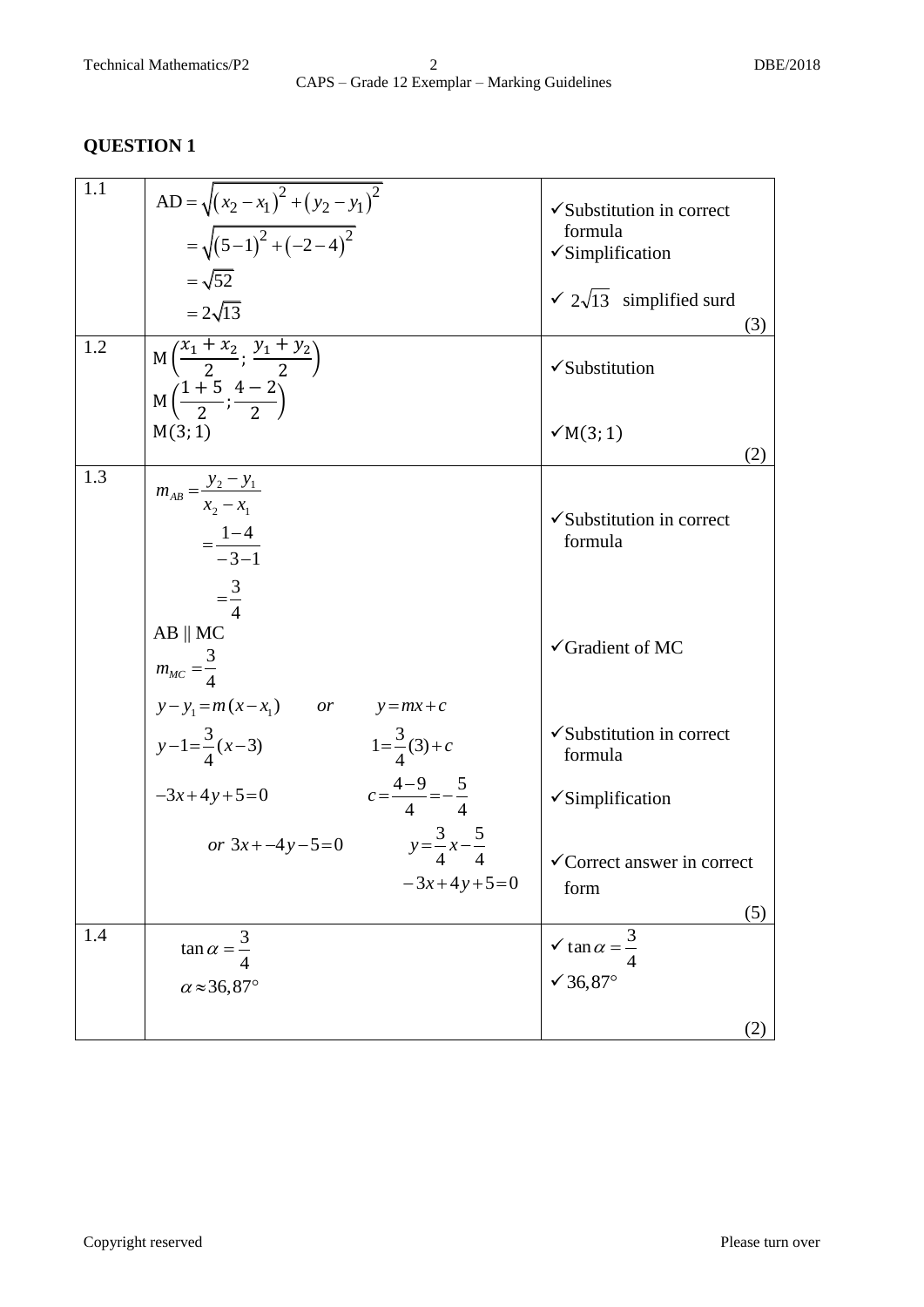| 1.5 | $m_{AD} = \frac{y_2 - y_1}{x_2 - x_1}$                                                         |                                     |
|-----|------------------------------------------------------------------------------------------------|-------------------------------------|
|     | $=\frac{-2-4}{5-1}$                                                                            |                                     |
|     |                                                                                                | $\frac{-3}{2}$                      |
|     | $=\frac{-3}{2}$                                                                                | $\sqrt{\beta} = 123,69^{\circ}$     |
|     | $\tan \beta = \frac{-3}{2}$                                                                    | $\sqrt{123,69^\circ} - 36,87^\circ$ |
|     | $\beta \approx 123,69^\circ$<br>Λ<br>BAD = 123,69° – 36,87° <i>ext</i> $\angle$ of $\triangle$ | √ 86,82°                            |
|     | $= 86,82^{\circ}$                                                                              | (4)                                 |
|     |                                                                                                | $[16]$                              |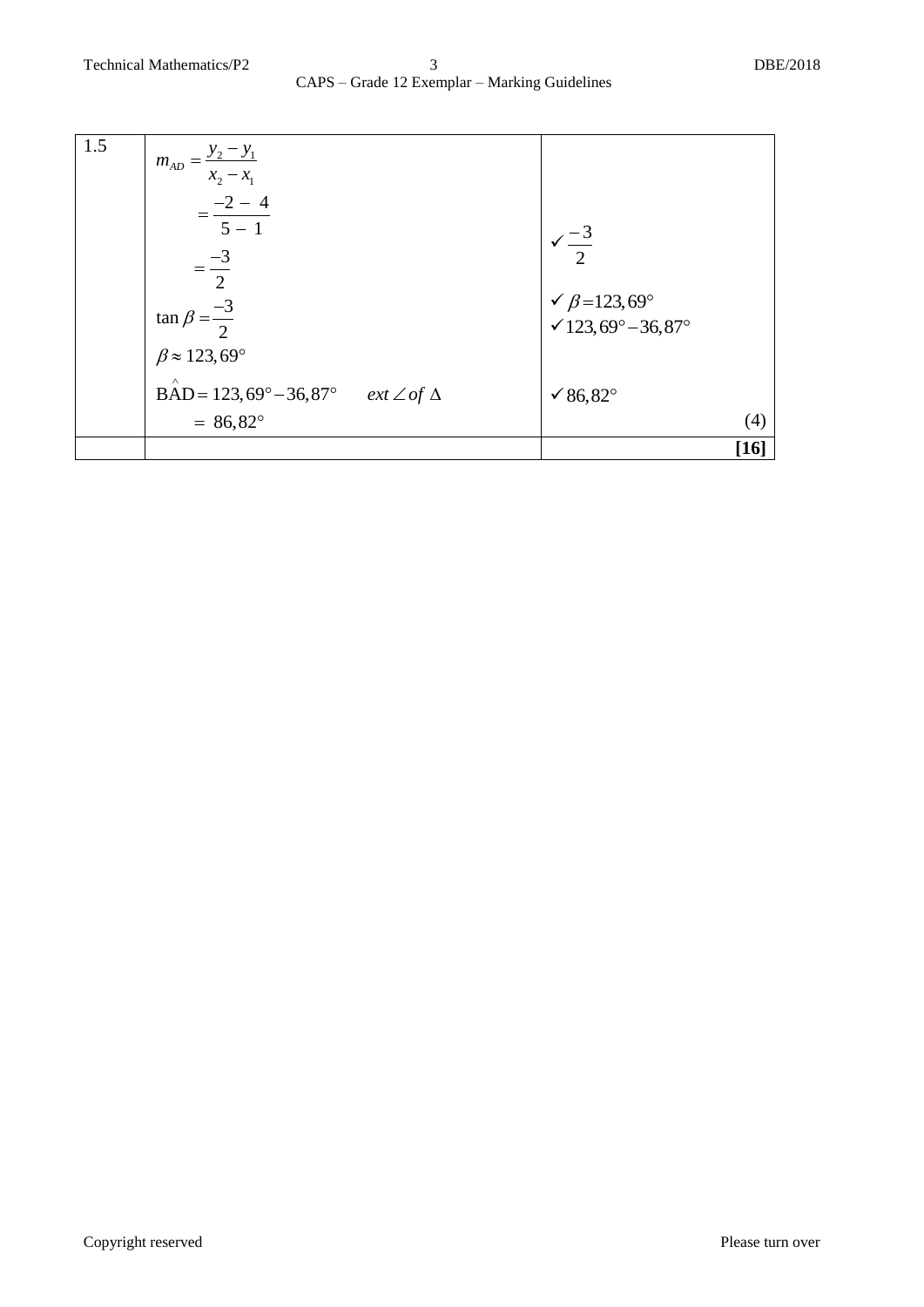#### Technical Mathematics/P2 4 DBE/2018 CAPS – Grade 12 Exemplar – Marking Guidelines

| 2.1.1 | $x^2 + y^2 = r^2$                                       | √Substitution.                         |
|-------|---------------------------------------------------------|----------------------------------------|
|       | $r^2=(10)^2+(-4)^2$                                     |                                        |
|       | $\therefore r = \sqrt{116} = 2\sqrt{29}$                | $\sqrt{116} = 2\sqrt{29}$              |
|       |                                                         | (2)                                    |
| 2.1.2 | $m_{OH} = m_{OF} = \frac{0 - (-4)}{0 - 10}$             | $\checkmark$ Substitution.             |
|       |                                                         |                                        |
|       | $=-\frac{4}{10}$                                        |                                        |
|       | $=-\frac{2}{5}$                                         |                                        |
|       |                                                         | $\sqrt{-\frac{2}{5}}$                  |
| 2.1.3 |                                                         | (2)                                    |
|       | $m_{GH} = \frac{5}{2}$<br>$(m_{GH} \times m_{OH} = -1)$ | $\checkmark$ $m_{\text{GH}}$           |
|       | By symmetry $H(-10; 4)$                                 | $\sqrt{H(-10, 4)}$                     |
|       | $y - y_1 = m(x - x_1)$ or $y = mx + c$                  |                                        |
|       | $y-4 = \frac{5}{2}(x+10)$<br>$4=\frac{5}{2}(-10)+c$     | $\checkmark$ Substitution of H         |
|       |                                                         |                                        |
|       | $y = \frac{5}{2}x + 29$<br>$c = 29$                     |                                        |
|       | $y = \frac{5}{2}x + 29$                                 |                                        |
|       |                                                         | $\checkmark$ Equation                  |
|       |                                                         | (4)                                    |
| 2.2   |                                                         |                                        |
|       |                                                         |                                        |
|       | $\sqrt{10}$                                             | $\checkmark$ Both <i>x</i> -intercepts |
|       |                                                         | $\checkmark$ Both y-intercepts         |
|       | $\boldsymbol{\mathcal{X}}$                              |                                        |
|       | $\overline{4}$<br>-4                                    | √Shape                                 |
|       |                                                         |                                        |
|       | $-\sqrt{10}$                                            |                                        |
|       |                                                         | (3)                                    |
|       |                                                         | $[11]$                                 |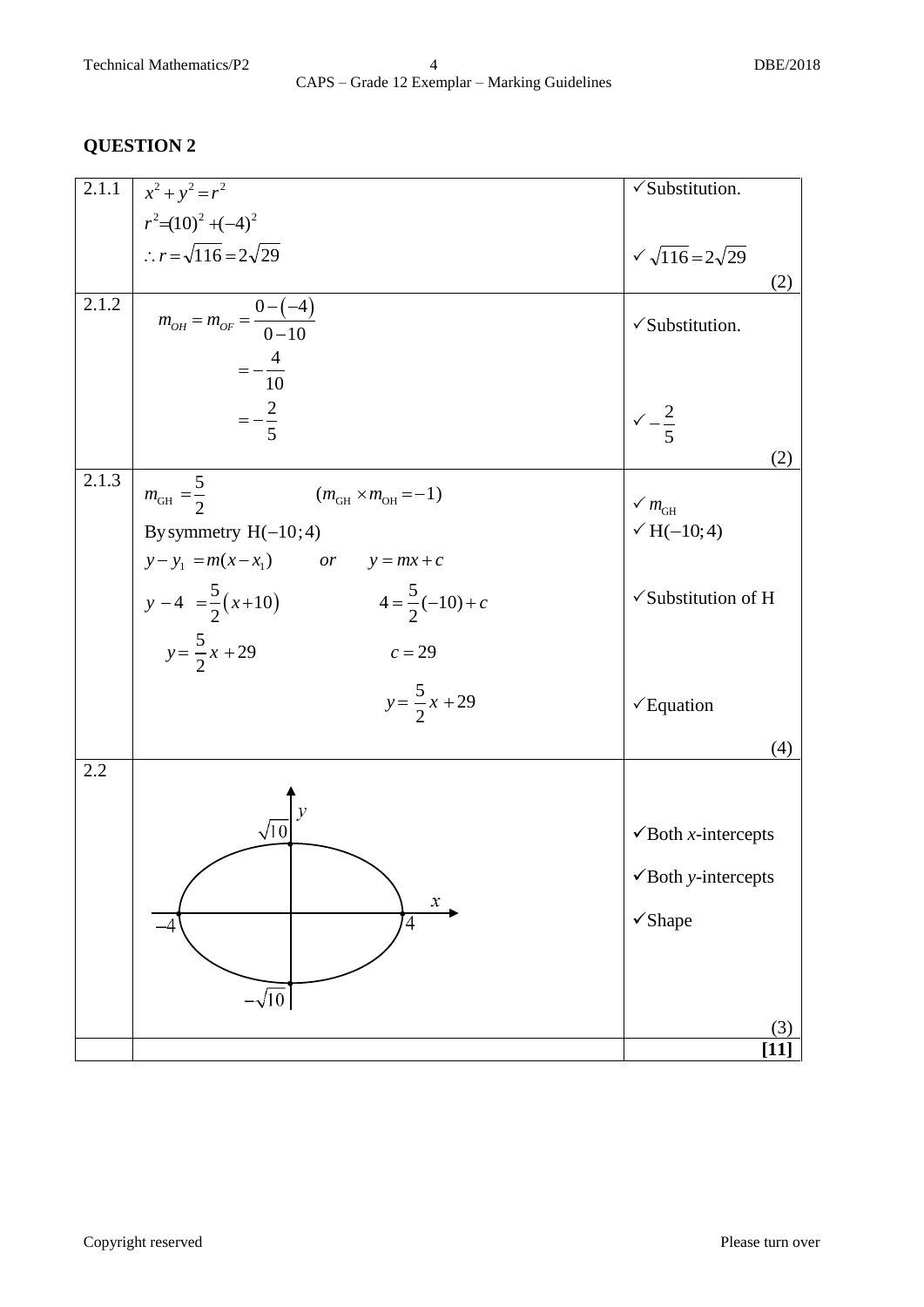#### Technical Mathematics/P2 5 DBE/2018 CAPS – Grade 12 Exemplar – Marking Guidelines

| 3.1.1 | $OP2 = (12)2 + (-5)2$                                       |                                                                         |                   |
|-------|-------------------------------------------------------------|-------------------------------------------------------------------------|-------------------|
|       | $\therefore$ OP = 13 units                                  |                                                                         |                   |
|       |                                                             | $\check{ }$ OP=13 units                                                 |                   |
|       |                                                             |                                                                         | (1)               |
| 3.1.2 | $\overline{5 \cot \theta - 13 \cos \theta}$                 |                                                                         |                   |
|       | $=5\left(\frac{12}{-5}\right)-13\left(\frac{12}{13}\right)$ |                                                                         |                   |
|       | $=-24$                                                      | $\sqrt{\frac{12}{-5}}$ $\sqrt{\frac{12}{13}}$                           |                   |
|       |                                                             | $\checkmark$ Simplification                                             | (3)               |
| 3.1.3 |                                                             |                                                                         |                   |
|       | $\csc^2 x - 1$                                              | $\sqrt{\left(\frac{13}{-5}\right)^2}$ or $\left(\frac{12}{-5}\right)^2$ |                   |
|       | $=\left(\frac{13}{-5}\right)^2 - 1$                         |                                                                         |                   |
|       |                                                             |                                                                         |                   |
|       | $=\frac{144}{25}$                                           | $\checkmark$ Simplification                                             | (2)               |
|       |                                                             |                                                                         |                   |
|       | or $\csc^2 x - 1 = \cot^2 x$                                |                                                                         |                   |
|       | $=\left(\frac{12}{-5}\right)^2$                             |                                                                         |                   |
|       | $=\frac{144}{25}$                                           |                                                                         |                   |
| 3.2   | $sec(a-b)$                                                  |                                                                         |                   |
|       | $=$ sec(2,659-1,112)                                        | √Substitution                                                           |                   |
|       | $=$ sec 1,547                                               |                                                                         |                   |
|       | $=\frac{1}{\cos 1, 547}$                                    | $\sqrt{\text{Reciprocal}}$                                              |                   |
|       |                                                             |                                                                         |                   |
|       | $\approx$ 42,03                                             | $\checkmark$ Simplification using<br>radians                            |                   |
|       |                                                             |                                                                         | (3)               |
|       |                                                             |                                                                         | $\lceil 9 \rceil$ |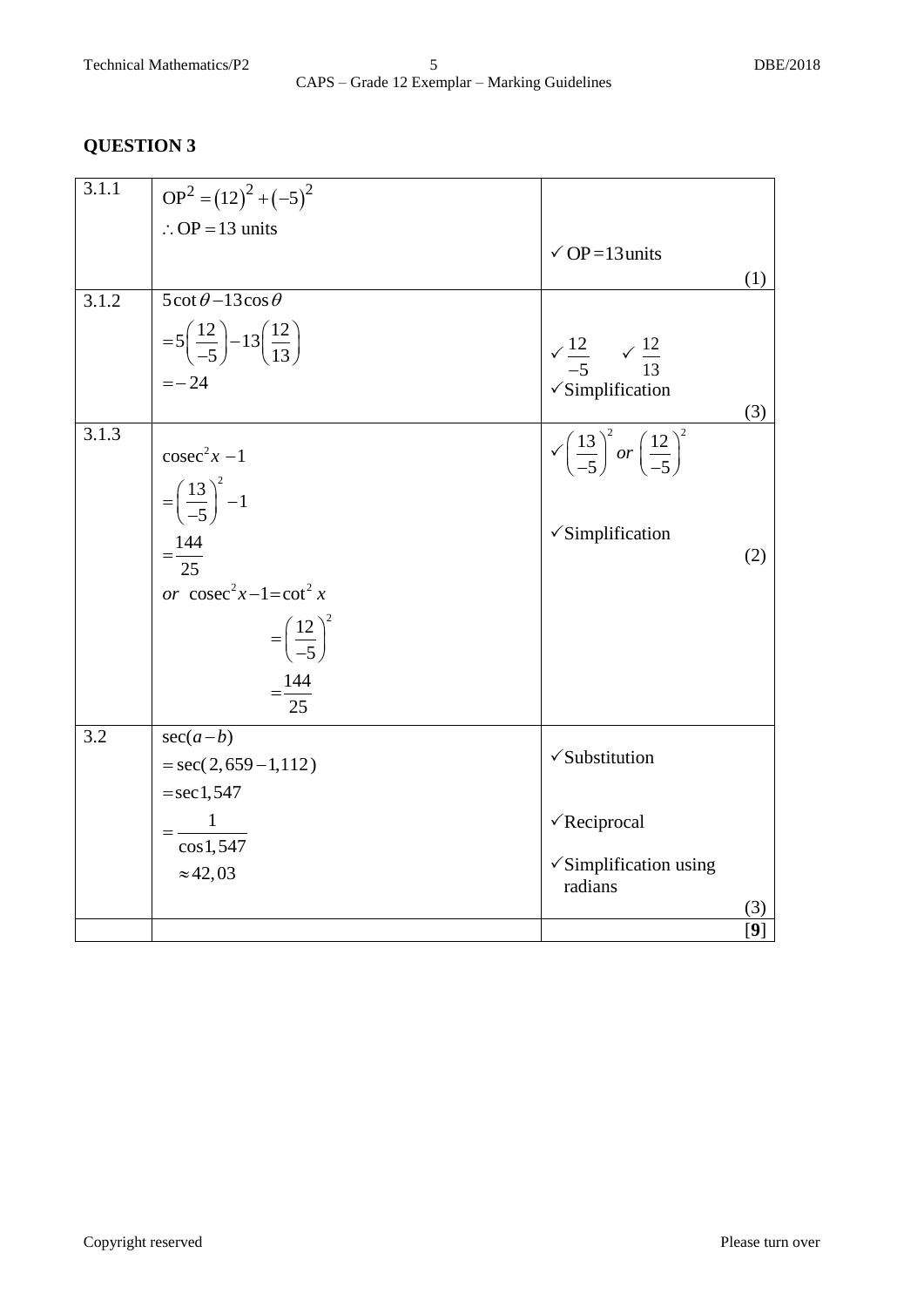| <b>AND LIGHT</b> |                                                                                                                                                                                                                                                                                                                                |                                                                                                                                                                                                                                                                                                                                                                                                                                                                                                                                               |
|------------------|--------------------------------------------------------------------------------------------------------------------------------------------------------------------------------------------------------------------------------------------------------------------------------------------------------------------------------|-----------------------------------------------------------------------------------------------------------------------------------------------------------------------------------------------------------------------------------------------------------------------------------------------------------------------------------------------------------------------------------------------------------------------------------------------------------------------------------------------------------------------------------------------|
| 4.1              | $\sin(360^\circ - x) \cdot \cos(180^\circ - x) \cdot \tan 120^\circ$<br>$\cos^2 x . \sin \frac{5\pi}{6}$<br>$=\frac{(-\sin x).(-\cos x).(-\tan 60^\circ)}{\cos^2 x.\sin\frac{\pi}{6}}$<br>$=\frac{-\sin x.\cos x. -\sqrt{3}}{\cos^2 x.\frac{1}{2}}$<br>$=\frac{2\sqrt{3}\sin x}{2\sqrt{3}}$<br>$\cos x$<br>$=2\sqrt{3} \tan x$ | $\sqrt{-\sin x}$<br>$\sqrt{-\cos x}$<br>$\sqrt{-\tan 60^\circ}$<br>$\sqrt{\sin \frac{\pi}{6}}$<br>$\sqrt{-\sqrt{3}}$ and $\frac{1}{2}$<br>$\checkmark$ simplification<br>$\checkmark$ tan x<br>(7)                                                                                                                                                                                                                                                                                                                                            |
| 4.2              | $\cos^2 3x$                                                                                                                                                                                                                                                                                                                    | $\sqrt{\cos^2 3x}$<br>(1)                                                                                                                                                                                                                                                                                                                                                                                                                                                                                                                     |
| 4.3              | $LHS = \frac{\sin x}{x} (\sin x)$<br>$\cos x$<br>$\frac{\sin^2 x}{\sin^2 x}$<br>$\cos x$<br>$RHS = \sec x - \cos x$<br>$=\frac{1}{\cos x}$<br>$\cos x$<br>$=\frac{1-\cos^2 x}{1-\cos^2 x}$<br>$\cos x$<br>$=\frac{\sin^2 x}{2}$<br>$\cos x$<br>$= LHS$                                                                         | $\sqrt{\sin x}$<br>$\cos x$<br>$\sqrt{\frac{1}{1-\frac{1}{1-\frac{1}{1-\frac{1}{1-\frac{1}{1-\frac{1}{1-\frac{1}{1-\frac{1}{1-\frac{1}{1-\frac{1}{1-\frac{1}{1-\frac{1}{1-\frac{1}{1-\frac{1}{1-\frac{1}{1-\frac{1}{1-\frac{1}{1-\frac{1}{1-\frac{1}{1-\frac{1}{1-\frac{1}{1-\frac{1}{1-\frac{1}{1-\frac{1}{1-\frac{1}{1-\frac{1}{1-\frac{1}{1-\frac{1}{1-\frac{1}{1-\frac{1}{1-\frac{1}{1-\frac{1}{1-\frac{1}{1-\frac{1}{1-\frac{1}{1-\frac{1}{1-\frac$<br>$\cos x$<br>$\sqrt{\frac{1-\cos^2 x}{x}}$<br>$\cos x$<br>$\sqrt{\sin^2 x}$<br>(4) |
| 4.4              | cosec $2x = 2,114$<br>$\sin 2x = \frac{1}{2,114}$<br>$2x = \sin^{-1}\left(\frac{1}{2,114}\right)$<br>$2x = \sin^{-1}\left(\frac{1}{2.114}\right)$<br>$2x \approx 28,23^{\circ}$ or $2x \approx 180^{\circ} - 28,23^{\circ}$<br>$x \approx 14,12^{\circ}$ or $x \approx 75,89^{\circ}$                                          | $\checkmark$ using reciprocal<br>$\checkmark$ inverse<br>$\checkmark$ value of x<br>$\checkmark$ another value of x<br>(4)                                                                                                                                                                                                                                                                                                                                                                                                                    |
|                  |                                                                                                                                                                                                                                                                                                                                |                                                                                                                                                                                                                                                                                                                                                                                                                                                                                                                                               |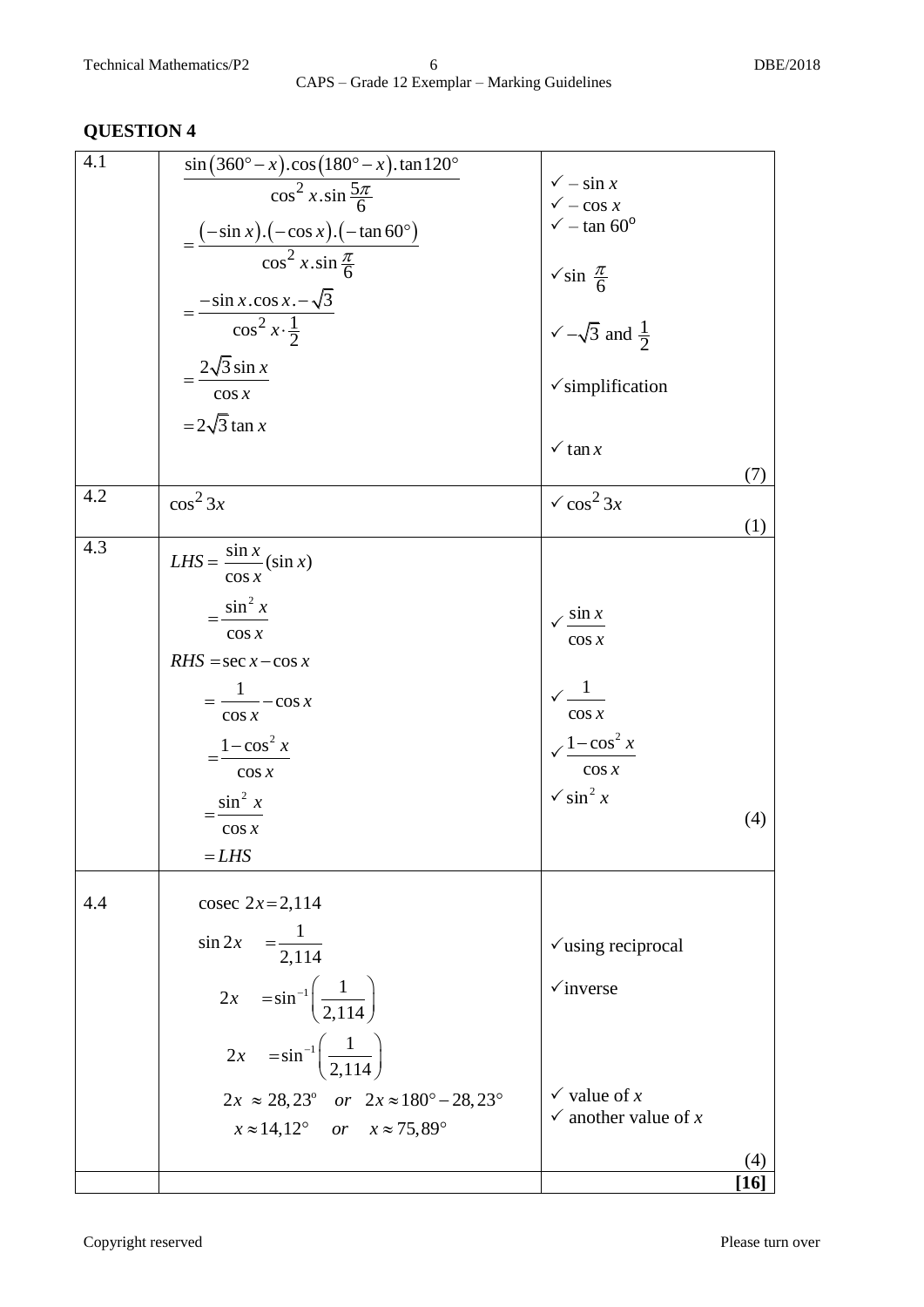| 5.1 | $\sin 55^\circ = \frac{50}{AC}$                                                                                                               | $\checkmark$ Definition                             |
|-----|-----------------------------------------------------------------------------------------------------------------------------------------------|-----------------------------------------------------|
|     |                                                                                                                                               |                                                     |
|     | $AC = \frac{50}{\sin 55^\circ}$                                                                                                               | $\sqrt{\text{AC}}$ subject                          |
|     | $\approx 61 \text{m}$                                                                                                                         | $\sqrt{61m}$                                        |
|     |                                                                                                                                               | (3)                                                 |
| 5.2 | $AD \approx 61$ m                                                                                                                             | $\sqrt{AD} \approx 61 \text{ m}$                    |
|     | $DC2 = AC2 + AD2 - 2AC, AD\cos 65^{\circ}$                                                                                                    | $\checkmark$ Using cosine rule                      |
|     | $DC2 = (61)2 + (61)2 - 2(61)(61)\cos 65^{\circ}$                                                                                              | √Substitution                                       |
|     |                                                                                                                                               | 66m                                                 |
|     | DC $\approx 66 \text{m}$                                                                                                                      | (4)                                                 |
| 5.3 |                                                                                                                                               |                                                     |
|     | BD= $\sqrt{AD^2 - AB^2}$ tan 55° = $\frac{50}{BD}$<br>= $\sqrt{(61)^2 - (50)^2}$ OR BD = $\frac{50}{\tan 55^\circ}$<br>$\approx 35 \text{ m}$ | $\checkmark$ Using Pythagoras theorem or<br>tan     |
|     | $= 35m$                                                                                                                                       | $\sqrt{BD}$ = 35 m                                  |
|     | $\therefore$ area of $\triangle BDC = \frac{1}{2}(35)(66) \sin BDC = 563$                                                                     | √Substitution in area formula                       |
|     |                                                                                                                                               | $\sqrt{\text{Area}} = 563$                          |
|     | $\sin B\hat{D}C = \frac{563}{\frac{1}{2}(35)(66)}$                                                                                            | $\sqrt{\sin BDC} = \frac{563}{\frac{1}{2}(35)(66)}$ |
|     | $\therefore \quad \angle BDC = \sin^{-1} \left( \frac{563}{\frac{1}{2}(35)(66)} \right)$                                                      |                                                     |
|     |                                                                                                                                               |                                                     |
|     | $= 29,17$ °                                                                                                                                   | $\checkmark$ Simplification                         |
|     |                                                                                                                                               | (6)                                                 |
|     |                                                                                                                                               | [13]                                                |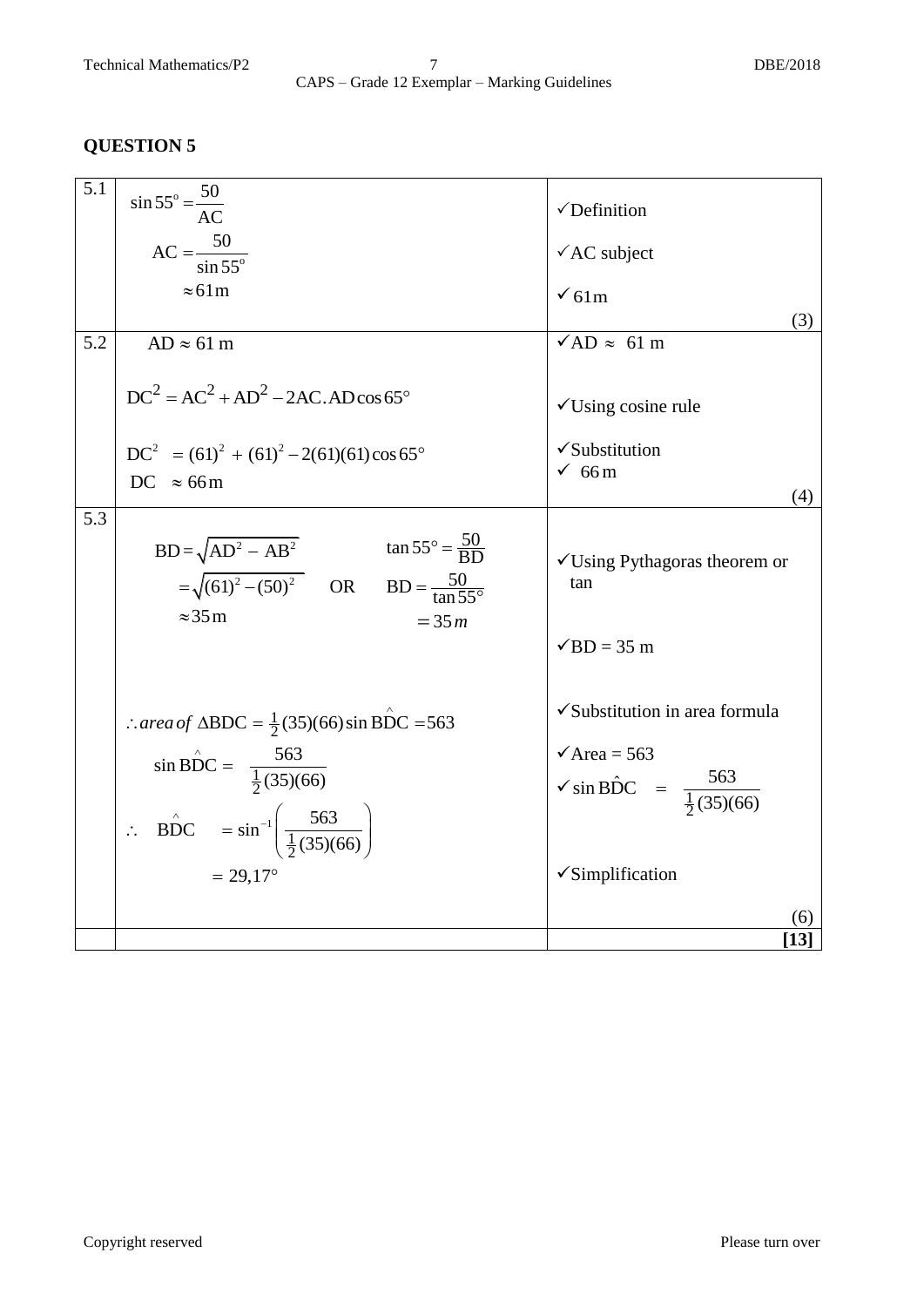#### 6.1  $\int_{-2}^{\infty} y^{x} dx = \int_{0}^{\infty} f(x) dx$  $\sqrt{x}$ -intercepts  $\sqrt{y\text{-intercept}}$  $-2$ Shape  $\overline{\mathcal{A}}$  $\overline{g}$ *g*(*x*)  $\vert x \vert$  $\frac{1800}{1800}$  $270^\circ$  $\overrightarrow{260}$ *y*-intercept  $\overline{0}$  $\overline{90^{\circ}}$  $\overline{\sqrt{T}}$ urning points  $-1$ Shape  $-2$ (6)  $-3$ 6.2 2  $\sqrt{2}$ (1)  $\sqrt{360^\circ}$ 6.3  $360^\circ$ (1) 6.4  $60^{\circ} < x < 240^{\circ}$  $\sqrt{\sqrt{A}}$ nswer with correct notation (2) **[10]**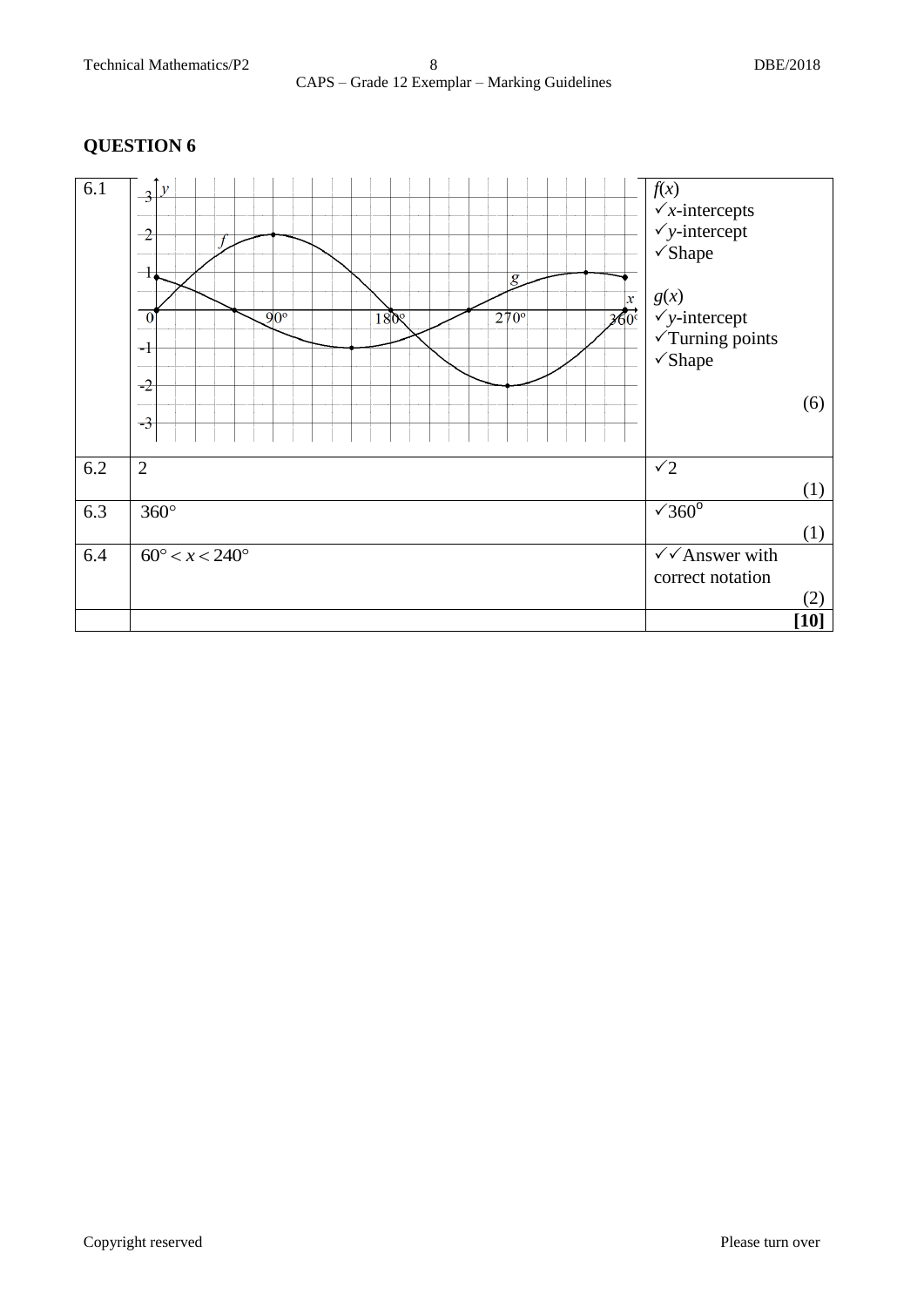| 7.1    | the angle in the alternate segment                                                                       | <del>√</del> Correct statement                     |
|--------|----------------------------------------------------------------------------------------------------------|----------------------------------------------------|
|        |                                                                                                          | (1)                                                |
| 7.2.1  |                                                                                                          | $\sqrt{\text{Statement}}$                          |
|        | $R_2 = S_1 = 38^\circ$<br>$tan$ - chord theorem                                                          | $\sqrt{\text{Reason}}$                             |
|        |                                                                                                          | (2)                                                |
| 7.2.2  | $\wedge$<br>$\wedge$                                                                                     | $\sqrt{\text{Statement}}$                          |
|        | $M_1 = 2R_2 = 76^\circ$ $\angle$ at center = 2 $\angle$ at circum                                        | $\sqrt{\text{Reason}}$                             |
|        |                                                                                                          | (2)                                                |
| 7.2.3. | $\wedge$                                                                                                 | $\sqrt{\text{Statement}}$                          |
|        | $S_2 = 90^\circ - 38^\circ = 52^\circ$<br>$tan \perp radius$                                             | $\sqrt{\text{Reason}}$                             |
|        |                                                                                                          | (2)                                                |
| 7.2.4  |                                                                                                          | $\sqrt{\text{Statement}}$                          |
|        | $R_1 = 90^\circ$<br>$\angle$ in a semi-circle                                                            | $\sqrt{\text{Reason}}$                             |
|        | $\hat{Q}_1 = \hat{S}_1 = 38^\circ$<br>tan-chord theorem                                                  |                                                    |
|        |                                                                                                          | $\sqrt{\text{Reason}}$                             |
|        | $\therefore \ \hat{Q}_2 = 180^\circ - (17^\circ + 90^\circ + 38^\circ)$ sum of $\angle$ 's of a $\Delta$ | $\checkmark$ Statement                             |
|        | $= 35^{\circ}$                                                                                           |                                                    |
|        |                                                                                                          | $\checkmark$ Statement                             |
|        |                                                                                                          | (5)                                                |
| 7.2.5  | $R_2 = 38^\circ$ and $P_1 = 17^\circ$                                                                    | $\checkmark$ Alternate angles are                  |
|        |                                                                                                          | not equal                                          |
|        | $\therefore$ R <sub>2</sub> $\neq$ P <sub>1</sub> (alternate angles are not equal)                       | or $\mathbf{\hat{R}}_2 \neq \mathbf{\hat{P}}_1$ or |
|        |                                                                                                          |                                                    |
|        |                                                                                                          | $R_2 = 38^\circ$ and $P_1 = 17^\circ$              |
|        |                                                                                                          |                                                    |
|        |                                                                                                          | $[13]$                                             |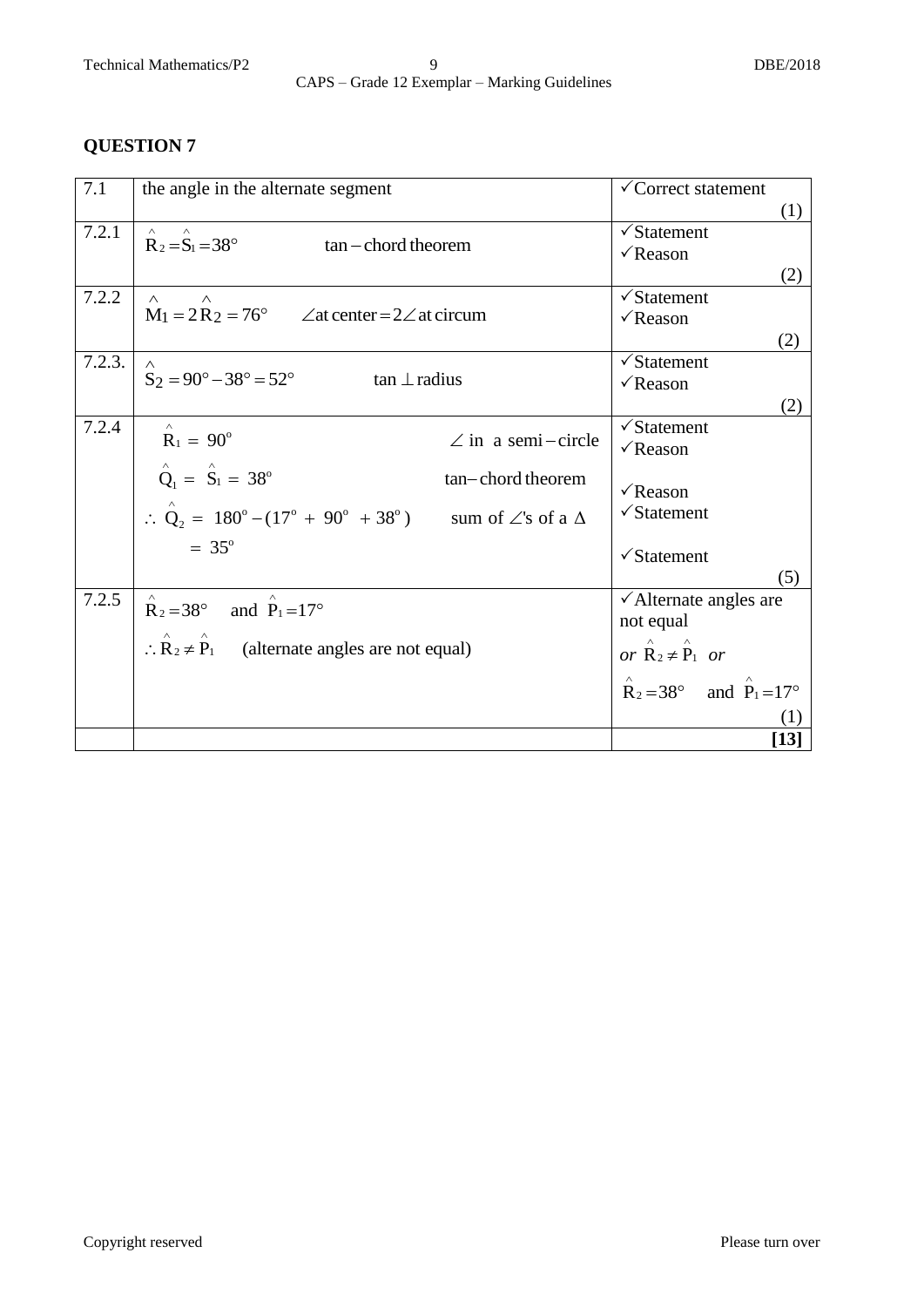| 8.1   | divides the other two sides proportionally                                                   | $\sqrt{\text{Answer}}$                                                    |            |
|-------|----------------------------------------------------------------------------------------------|---------------------------------------------------------------------------|------------|
| 8.2.1 | $\frac{x}{8} = \frac{4}{10}$<br>$10x = 32$<br>$x = 3,2$                                      | $\sqrt{P}$ rop.<br>$\checkmark$ Simplification<br>$\checkmark$ Value of x | (1)<br>(3) |
| 8.2.2 | RTSP is a parallelogram<br>(both pairs of opposite sides<br>of a quadrilateral are parallel) | $\checkmark$ Statement<br>$\sqrt{\text{Reason}}$                          | (2)        |
| 8.2.3 | $rac{y}{9} = \frac{3,2}{8}$<br>Prop. Theorem; TS  MP                                         | $\checkmark$ Statement<br>$\sqrt{\text{Reason}}$                          |            |
|       | $y = 3,6$                                                                                    | $\checkmark$ Value of y                                                   |            |
|       |                                                                                              |                                                                           | (3)        |
| 8.2.4 | $\frac{MR}{TS} = \frac{10}{4} = 2.5$                                                         | √Ratio                                                                    |            |
|       | $\frac{RT}{SN} = \frac{9}{3,6} = 2.5$                                                        | $\sqrt{Ratio}$                                                            |            |
|       | $\frac{MT}{TN} = \frac{8}{3,2} = 2,5$                                                        | $\sqrt{Ratio}$                                                            |            |
|       | $\Delta \text{MRT}$     $\Delta \text{TSN}$<br>sides of triangle are in the same proportion  | $\sqrt{\text{Reason}}$                                                    |            |
|       |                                                                                              |                                                                           | (4)        |
|       |                                                                                              |                                                                           | $[13]$     |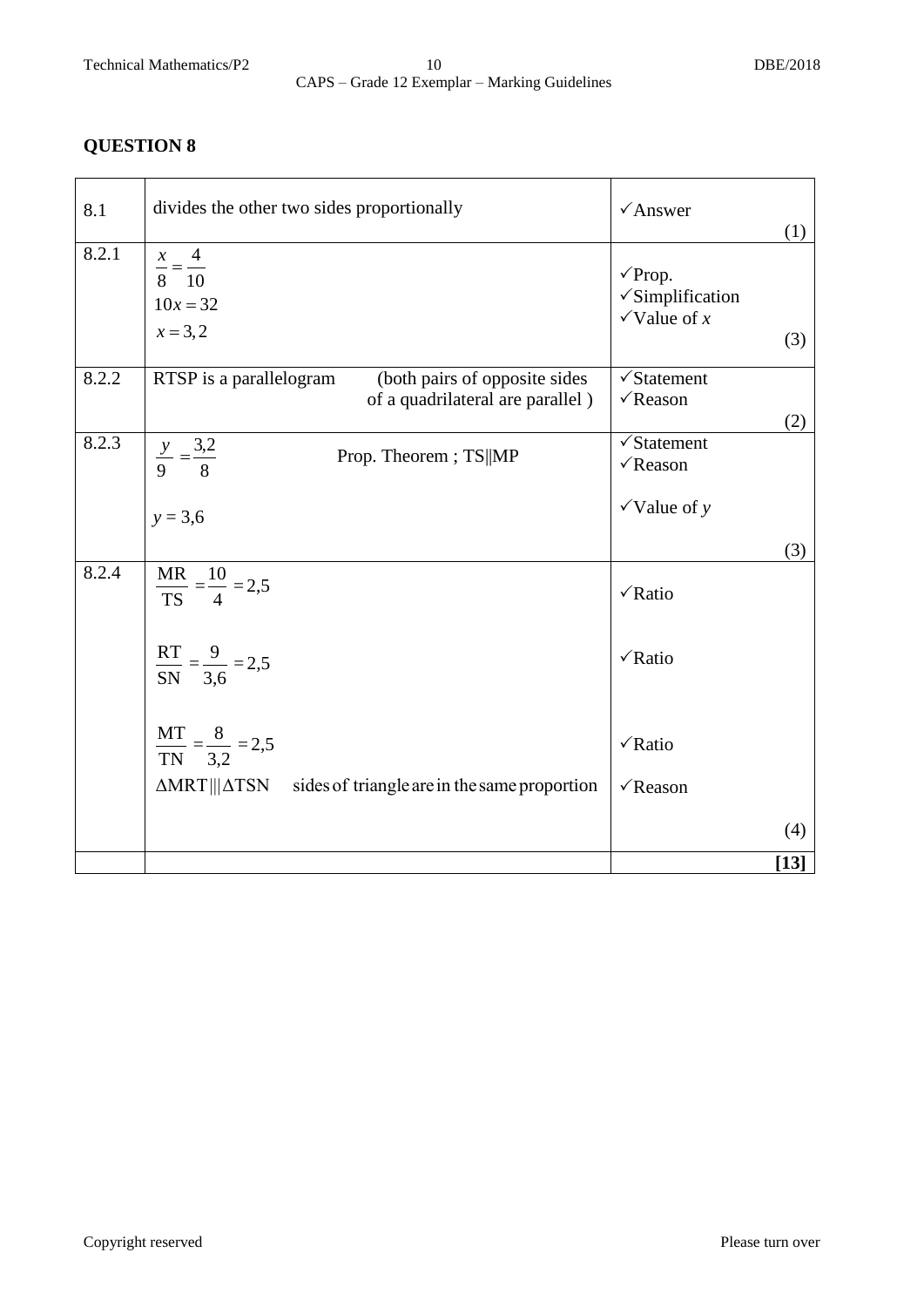| 9.1   | $K_1 = LHF$ ext $\angle$ of cyclic quad                                                                                                    | $\sqrt{\text{Statement}}$<br>$\sqrt{\text{Reason}}$                           |               |
|-------|--------------------------------------------------------------------------------------------------------------------------------------------|-------------------------------------------------------------------------------|---------------|
|       | $=$ GFK corres.angles LK // GF                                                                                                             | √Statement/Reason                                                             | (3)           |
| 9.2   | $MFG = K_1 = 104^\circ$ corres $\angle s$ ; FG $\Box$ KL<br>∧<br>$G+104^\circ+20^\circ=180^\circ$ angles of $\Delta$                       | $\checkmark$ Statement<br>$\sqrt{\text{Statement}}$<br>$\sqrt{\text{Reason}}$ |               |
|       | $\mathring{G} = 56^{\circ}$<br>$\wedge$<br>$MFG = K_1 = 104^\circ$ corres. $\angle s$ ; FG // KL                                           | $\checkmark$ Statement                                                        |               |
|       | $\wedge$<br>G+104°+20° = 180° angles of $\Delta$<br>$\overrightarrow{G}$ = 56°                                                             | $\checkmark$ Statement<br>$\sqrt{\text{Reason}}$                              |               |
|       | <b>OR</b>                                                                                                                                  |                                                                               | (3)           |
|       | MLK + $104^\circ$ + $20^\circ$ = 180° angles of $\Delta \angle$ s; FG // KL                                                                |                                                                               |               |
|       | $MLK = 56^{\circ}$<br>MLK = $\hat{G}$ corresp $\angle s$ ; FG // KL<br>$\hat{G} = 56^{\circ}$                                              |                                                                               |               |
| 9.3.1 | $\frac{10}{10} = -$<br>12<br>30 MG<br>(Prop. Theorem; KL // FG)<br>$MG = \frac{360}{10} = 36 \text{ units}$                                | $\checkmark$ Statement<br>$\sqrt{\text{Reason}}$                              |               |
|       |                                                                                                                                            | $\sqrt{36}$ units                                                             | (3)           |
| 9.3.2 | $\hat{\text{MHF}} = \hat{\text{GFM}} = 104^{\circ}$ proved in question 9.1.<br>M is common                                                 | $\checkmark$ Statement<br>√Statement and reason                               |               |
|       | $\mathbf{\hat{G}} = \mathbf{\hat{F}}_2$<br>sum of angles of a $\Delta$<br>$\triangle MFH \parallel \triangle MGF \angle ; \angle ; \angle$ | $\sqrt{\text{Reason}}$                                                        |               |
| 9.3.3 | $\triangle MFH$    $\triangle MGF$     $\triangle MLK$                                                                                     | $\checkmark$ $\Delta \text{MLK}$                                              | (3)           |
|       |                                                                                                                                            |                                                                               | (1)<br>$[13]$ |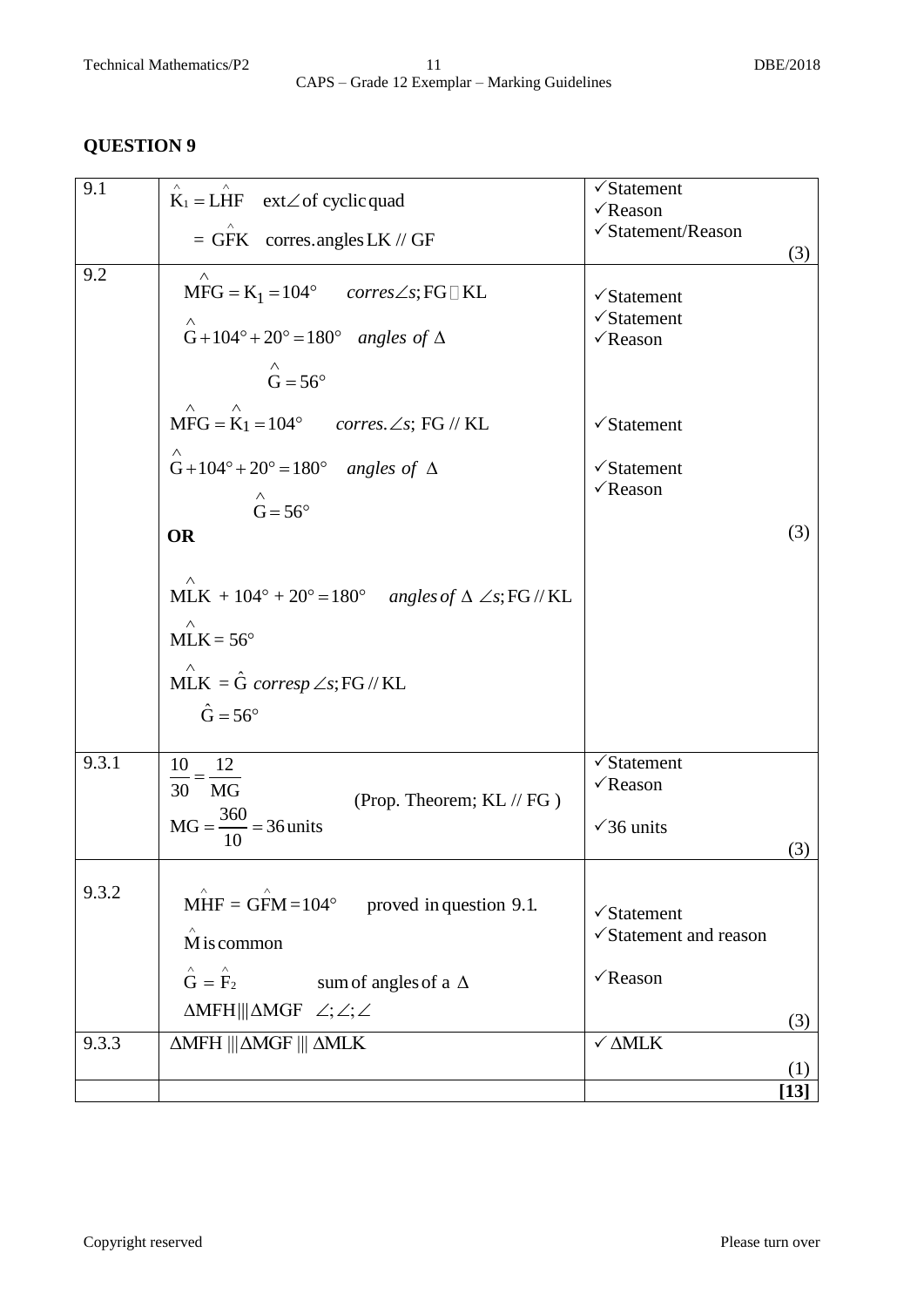| 10.1   | $x^2 - 4dh + 4h^2 = 0$<br>$x^2 - (4 \times 220 \, \text{mm} \times 60 \, \text{mm}) + 4(60 \, \text{mm})^2 = 0$ | √Formula<br>√Substitution.                                                 |
|--------|-----------------------------------------------------------------------------------------------------------------|----------------------------------------------------------------------------|
|        | $x^2 = \sqrt{67200 \, mm^2}$                                                                                    | $\checkmark$ Simplifying<br>$\checkmark$ Length                            |
|        | : $x = 259, 23 \, mm$                                                                                           | (4)                                                                        |
| 10.2.1 | $v = \pi D n$                                                                                                   | √Correct formula<br>√Correct diameter                                      |
|        | $=\pi(18m)(\frac{225}{60 s})$                                                                                   | $\checkmark$ Substitution                                                  |
|        | $\approx$ 212,06 <i>m/s</i>                                                                                     | $\sqrt{212,06m/s}$<br>(4)                                                  |
| 10.2.2 | $\omega = 2\pi n$                                                                                               | √Correct formula                                                           |
|        | $=2\pi(\frac{225}{60s})$                                                                                        | $\checkmark$ Substitution                                                  |
|        | $\approx$ 23,56 rad / s                                                                                         | $\checkmark$ 23,56 rad / s<br>(3)                                          |
| 10.3.1 | LBA = $180^\circ - 70^\circ = 110^\circ$ co-int.angles; AK // BL                                                | $\checkmark$ Statement<br>$\sqrt{\text{Reason}}$<br>(2)                    |
| 10.3.2 | $KAD = 360^{\circ} - 140^{\circ} = 220^{\circ}$                                                                 | $\sqrt{\text{Size of KAD}}$                                                |
|        | $\approx$ 3,84 rad                                                                                              | $\checkmark$ Conversion to radians<br>$\checkmark$ Correct substitution in |
|        | $s_1 = r\theta = 50(3, 84)$                                                                                     | arc length formula                                                         |
|        | $\approx 192 \, \text{cm}$<br>$s_2 = 48,8 \, cm$                                                                | $\sqrt{\text{Arc length } s_1}$                                            |
|        | Length of belt = $110+192+110+48,80$                                                                            | $\checkmark$ Length of DE = 110                                            |
|        | $=460,80 \, cm$                                                                                                 | √Length of belt                                                            |
|        |                                                                                                                 | 6                                                                          |
|        |                                                                                                                 | $\lceil 19 \rceil$                                                         |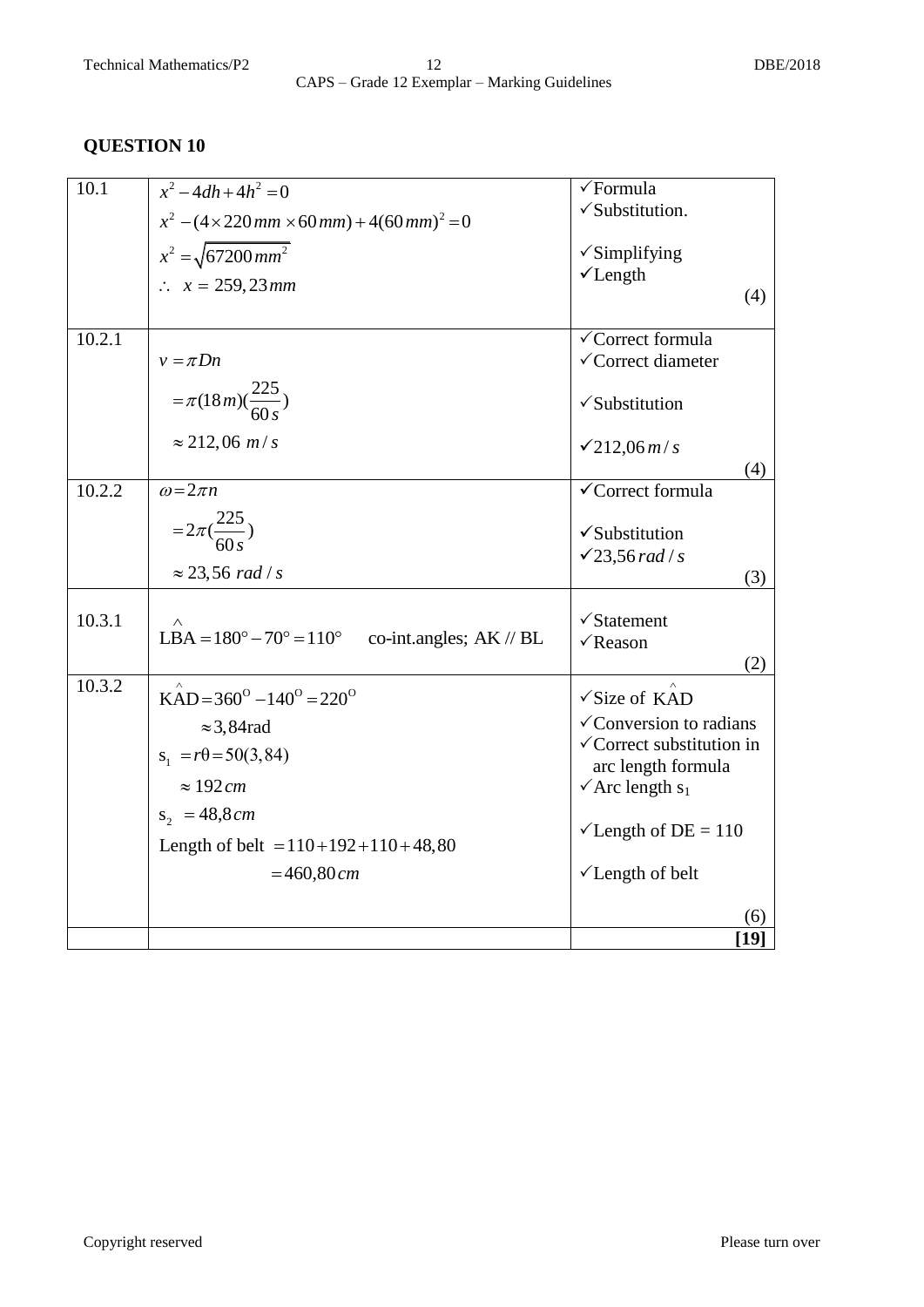| 11.1.1 | Volume of pyramid                                                                                                |                                                                                                                                 |
|--------|------------------------------------------------------------------------------------------------------------------|---------------------------------------------------------------------------------------------------------------------------------|
|        | $=\frac{1}{3}(area of base)(height)$<br>$=\frac{1}{3}(4m \times 4m)(1,1m)$<br>$= 5.87 m^3$                       | $\checkmark$ Substitution in correct<br>formula<br>$\checkmark$ Height                                                          |
|        | Volume of Cube<br>$=(l)(b)(h)$<br>$=(4m)(4m)(4m)$                                                                | $\sqrt{5.87}$ m <sup>3</sup>                                                                                                    |
|        | $= 64 m^3$<br>Total Volume = 5,87 $m^3$ + 64 $m^3$<br>$\approx 69.87m^3$                                         | $\checkmark$ Substitution in correct<br>formula<br>$\sqrt{64m^3}$                                                               |
|        |                                                                                                                  | √ 69,87 $m^3$<br>(6)                                                                                                            |
| 11.1.2 | total surface area                                                                                               |                                                                                                                                 |
|        | $=$ surface area of cube base $+$ surface area of pyramid                                                        |                                                                                                                                 |
|        | = 4 (side $\times$ side) + 4 $\left(\frac{1}{2} \times \text{base} \times \text{slant height}\right)$            | $\checkmark$ Slant height                                                                                                       |
|        | =4(4m×4m) + 4( $\frac{1}{2}$ ×4m × $\sqrt{1,1+2^2}$ m)<br>$= 64 m^2 + 4(2m \times \sqrt{5,1} m)$<br>$= 82,07m^2$ | √Correct substitution<br>into area of a cube<br>√Correct substitution<br>into area of pyramid<br>$\sqrt{\text{Simplification}}$ |
|        |                                                                                                                  | √Total area<br>(5)                                                                                                              |
| 11.1.3 | Cost of paint = $82,07 \times R30,50$<br>$= R2503,14$                                                            | √82,07 $\times$ R30,50<br>$\sqrt{R2503,14}$<br>(2)                                                                              |